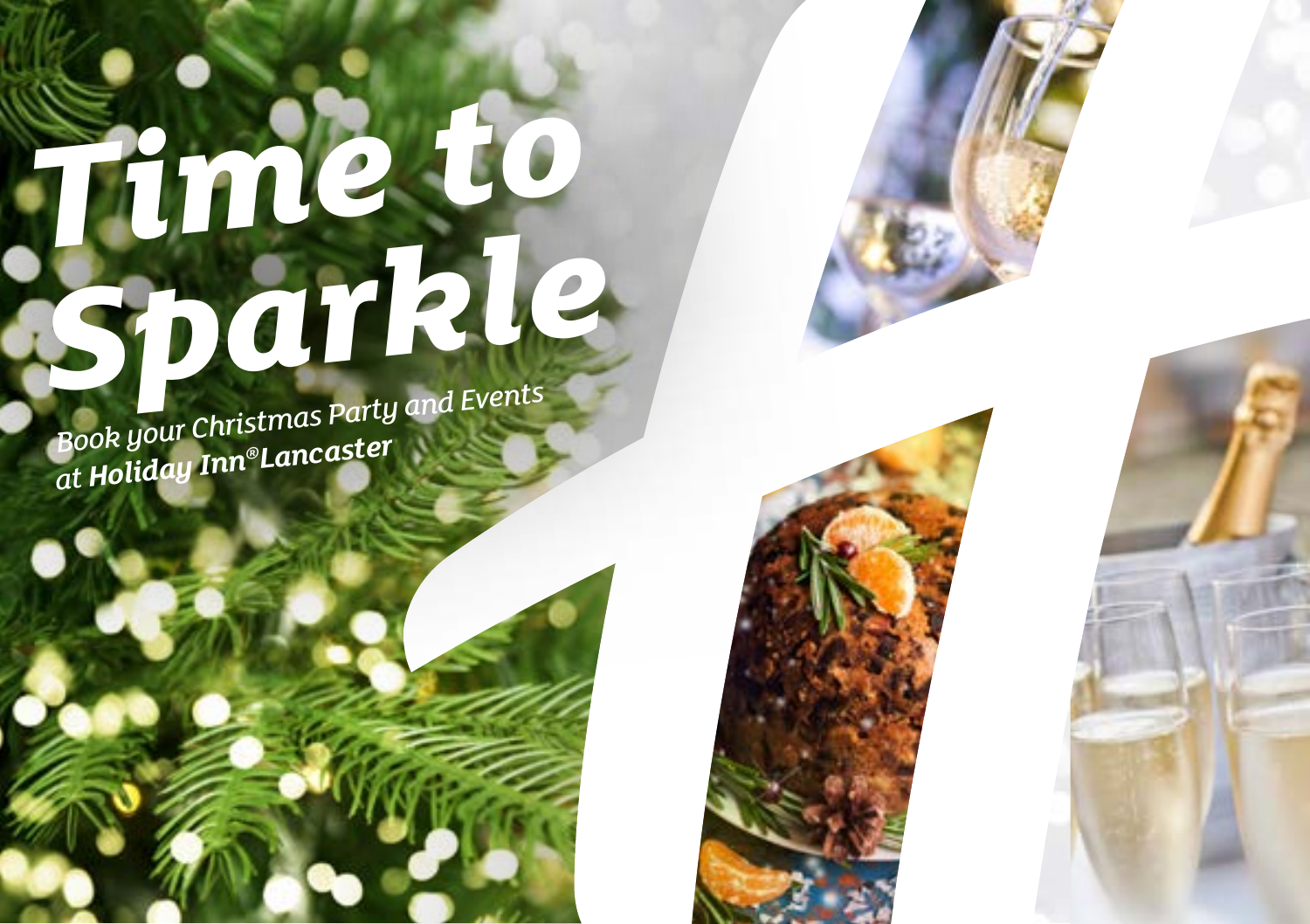Why not join us at the **Holiday Inn Lancaster** to celebrate Christmas 2022 in style?

Whether you're looking to organise a spectacular Christmas party for colleagues, a festive night out for friends or a celebratory feast with loved ones, we've got the perfect package for you.

## *Celebrate with us*



2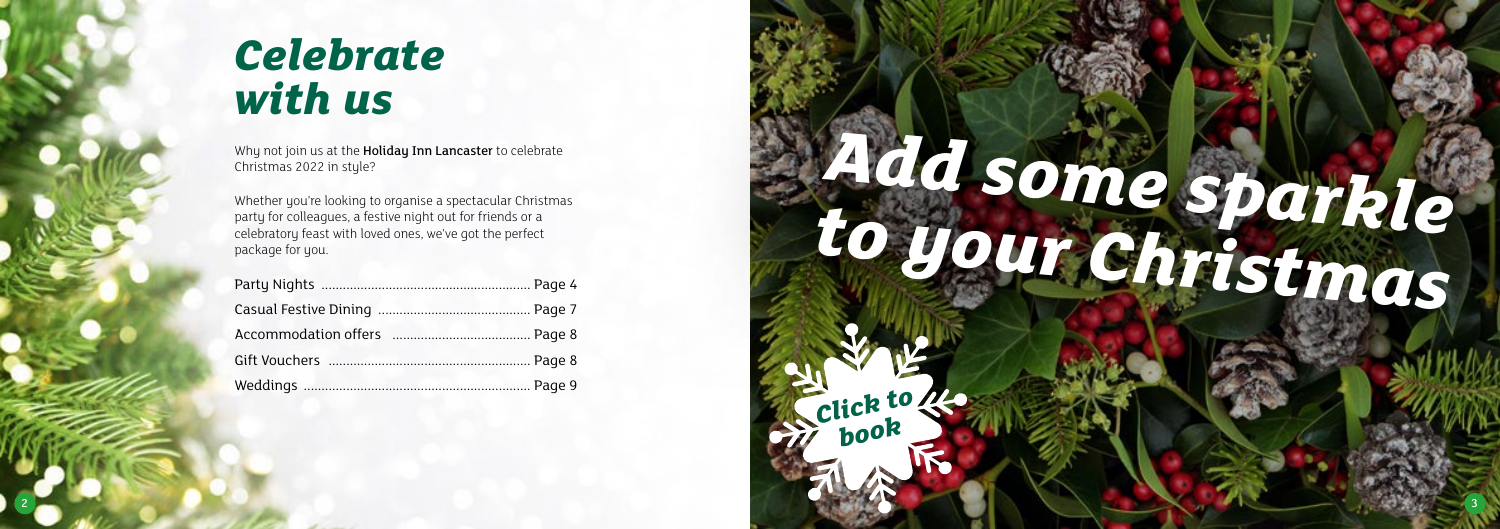## *All-Inclusive Party Night*

Our all-inclusive party nights include everything you need for the perfect festive night out! Enjoy a three-course meal, disco and drinks throughout the evening. The bar will offer you plenty of choice from house wine, house spirits & mixers, draught lager/beer, selected alcopops and soft drinks all included in the price. The all-inclusive bar is available from 8pm - 12am

### **£54.95 per adult**

**Fridays: 2nd, 9th & 16th December and 20th January**

Saturdays: 3<sup>rd</sup>, 10<sup>th</sup> & 17<sup>th</sup> December

## *[Party Nights](https://lancaster.hichristmas.co.uk)*

Our festive party nights will be held in the Halton Suite which can accommodate up to 100 people. The party starts at 7.30pm, dinner served at 8.00pm, last orders at mid-night and carriages at 12.30 am.

*Click to book*

## *Meet, Stay and Party*

Work, rest and play! Join us throughout November, December or January with your colleagues for a full-day meeting, your choice of celebration in the evening, overnight accommodation and breakfast the following day. Plan your end-of-year meeting today! Please enquire for availability and pricing.

## *Private Parties*

From intimate family gatherings to large corporate parties, we have functions rooms available to hire based on your requirements. Please contact us so we can help you plan your perfect celebration. Minimum numbers apply. Prices available upon request. Pre-booking only and subject to availability. Dates sell fast so enquire today!

4

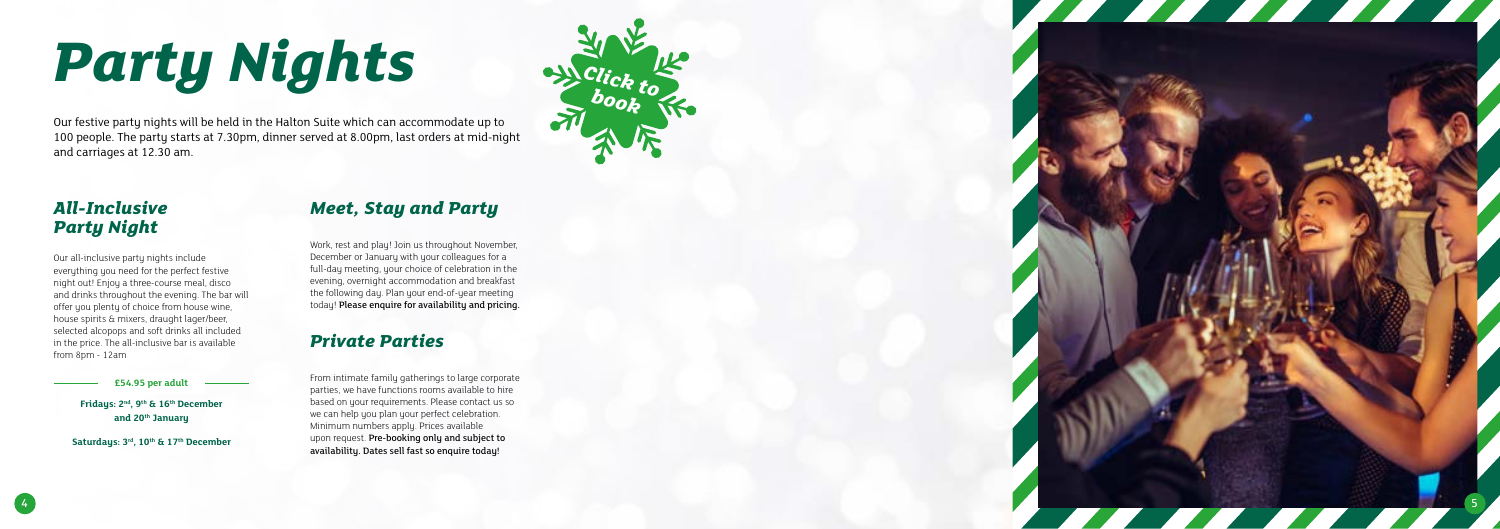## *[Casual Festive](https://lancaster.hichristmas.co.uk) Dining*

Whether you're looking to organise a spectacular Christmas dinner for colleagues, a festive lunch for friends or a celebratory feast with loved ones, we've got the perfect event for you.

## *Festive Lunch*

Our festive lunches are perfect for any occasion, whether you want to spend time with family, friends or work colleagues. Includes a glass of fizz upon arrival and a three-course festive meal.

**Available seven days a week. (subject to availability). Pre-booking essential. Call 03333 209 332 opt 4 to book.**

## *Pizza and Prosecco*

Pizza and Prosecco = Perfect! Book today so you can enjoy a pizza and a glass of Prosecco each in the relaxed atmosphere of our Open Lobby.

### **£14.95 per person**

## *Festive Fizz Afternoon Tea*

Enjoy a festive afternoon tea, including tea & coffee and a refreshing glass of fizz! The perfect treat for anyone to enjoy. It also includes a selection of sandwiches, scones with cream & jam and a mouthwatering slice of seasonal cake.



### **£18.00 per person**



**From £17.95 per person**

**Available every Tuesday and Thursday throughout December at 12pm, 12:30pm and 1pm. Pre-booking essential, available to book online.** 

**Fridays and Sundays throughout December at 5pm, 6pm and 6:30pm. Available to book online.**

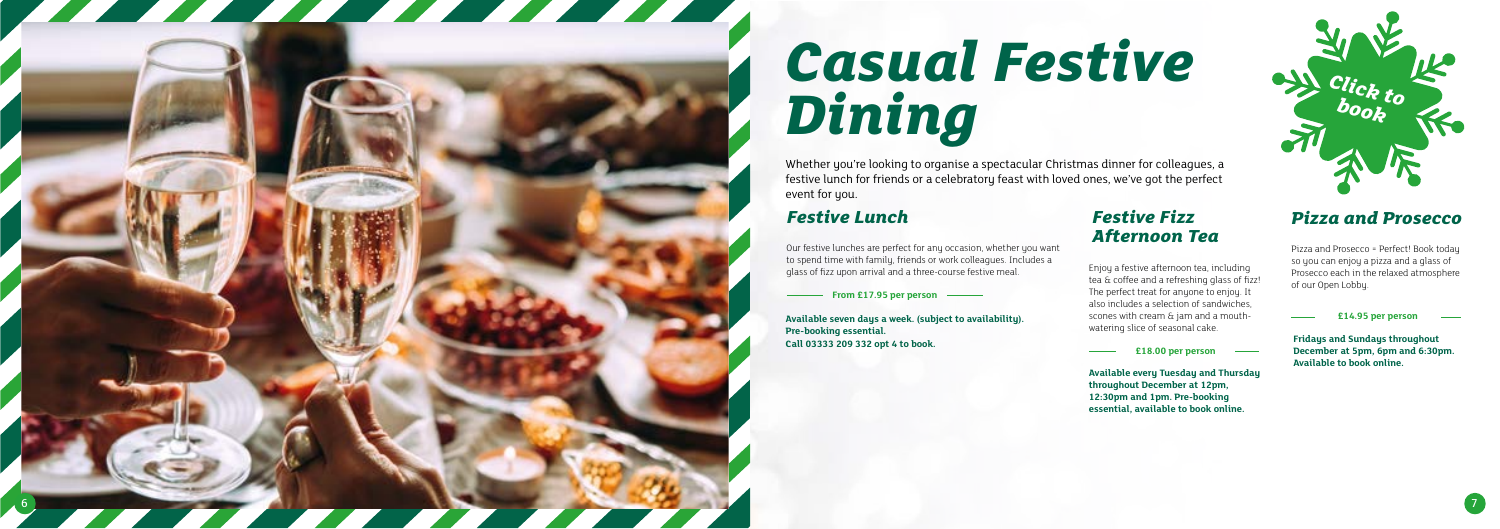## *Stay With Us*

We are excited to share with you the amazing gift vouchers we now have available at Holiday Inn Lancaster. From delightful afternoon teas to overnight break packages, there's a gift for everyone. Give the gift of travel this uear!

Why not make a night of it and enjoy our special Christmas rates? Room types include standard double, family and twin. Take advantage of up to 20% off our best flexible, bed and breakfast rate. No deposit required and can be cancelled free of charge up to 48 hours prior to arrival.

## *Gift Vouchers* $-$  Up to 20% off  $-$



Christmas is such a wonderful time of year, why not consider having a festive wedding celebration? Our weddings are [available all year round and our fantastic wedding team will work with you to ensure you get everything you desire to](http://www.hilancasterhotel.co.uk/weddings)  make your special day a dream come true.



### Contact us to start creating a wedding that's you, or click to find out more about our weddings



## A WEDDING THAT'S YOU